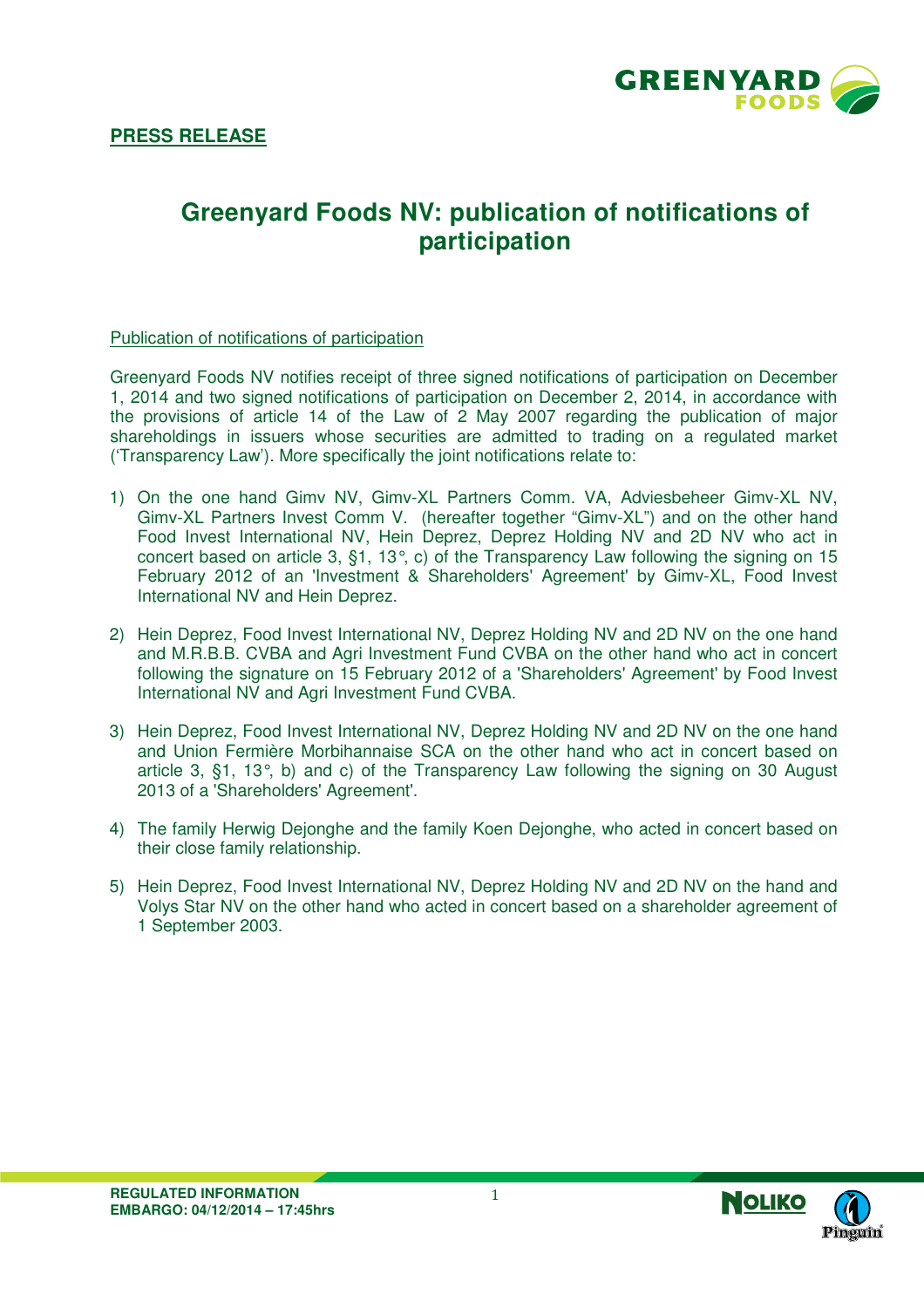

On 24 November 2014 Herwig Dejonghe, Vijverbos NV and the Burgerlijke Maatschap without legal personality Dejonghe-Dejonckheere have jointly transferred 471,186 shares in Greenyard Foods NV to Deprez Holding NV, which increases the direct and indirect participation of Hein Deprez to 45.56%. This causes the following changes in the related concerted actions:

- 1) Deprez Holding NV joins the current concerted action between on the one hand Gimv NV, Gimv-XL Partners Comm. VA, Adviesbeheer Gimv-XL NV, Gimv-XL Partners Invest Comm. V ("Gimv-XL") and on the other hand Food Invest International NV, Hein Deprez and 2D NV. Hence the concerted action increases from 59.27% to 62.83% and crosses the 60% notification threshold;
- 2) Deprez Holding NV joins the current concerted action between on the one hand Hein Deprez, Food Invest International NV and 2D NV and on the other hand M.R.B.B. CVBA and Agri Investment Fund CVBA. Hence the concerted action increases from 52.79% to 56.35% and crosses the 55% notification threshold;
- 3) Deprez Holding NV joins the current concerted action between on the one hand Hein Deprez, Food Invest International NV and 2D NV and on the other hand Union Fermière Morbihannaise SCA. Hence the concerted action increases from 45.90% to 49.47%;
- 4) Following the abovementioned transfer of 471,186 shares in Greenyard Foods NV, the concerted action within the family Dejonghe between on the one hand the family Herwig Dejonghe and on the other hand the family Koen Dejonghe was terminated.

Apart from the changes in the current concerted actions following the transfer of 471,189 shares of Greenyard Foods NV, the current concerted action between Hein Deprez, Food Invest International NV, 2D NV and Volys Star NV was terminated following the expiration of the duration of the related shareholders agreement on 31 December 2013.

An overview of all current notifications received by Greenyard Foods NV, and the corresponding shareholder structure, is available on www.greenyardfoods.com under the heading "Financial information > Information for the shareholders > transparency disclosures".

### **Notifications**

Notifications should be transmitted to both Greenyard Foods NV and the FSMA. Persons with a notification duty may submit their notifications to the company electronically for the attention of Mrs. Marleen Vaesen, CEO: marleen.vaesen@greenyardfoods.com, or by fax +32 (0)9 255 32 40.